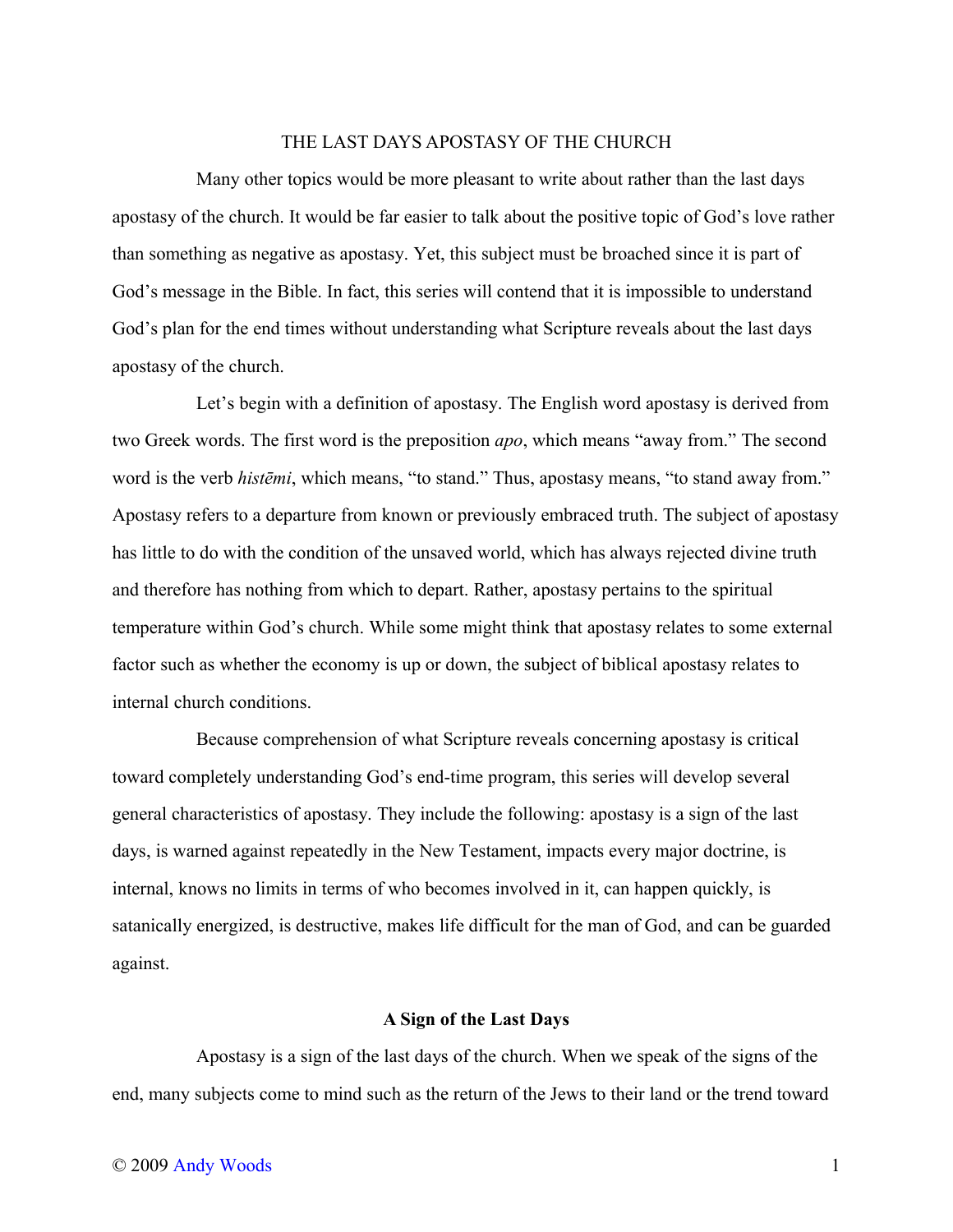one-world government. However, these kinds of signs concern God's future program for Israel rather than the church. Apostasy is another sign, often taking place right under our noses, which we fail to recognize as a sign of the end. Apostasy is the specific scriptural sign given indicating that the church is nearing the completion of her earthly mission.

Second Timothy 3:1 says, "But know this, that in the last days perilous times will come." Paul's words to Timothy here are important since this letter represents Paul's last will and testament. Because they were given just prior to the apostle's death (2 Tim 4:6), they represent a time in his life when he was most serious. Also, this book, along with 1 Tim and Titus, is a pastoral epistle designed to give young Timothy apostolic guidance regarding how to pastor God's church. Here, Paul does not predict a last days revival but rather the coming of dangerous times. Later on in the same chapter Paul explains, "But evil men and imposters *will grow worse and worse*, deceiving and being deceived" (2 Tim 3:13; italics added). Thus, Paul in this final letter seems to be anticipating an increasing drifting away from truth throughout the church age.

The prediction of growing apostasy throughout the present age can also be seen in the eight Matthew 13 parables. In Matt 12, it is apparent that Israel was going to reject her king and His offer of the kingdom. Israel's religious leaders had even attributed Christ's miracles to Satan (Matt 12:24). Thus, in Matt 13, Christ through the use of eight parables outlines the course of a new intervening age to elapse in between Israel's rejection of the king and when she will accept Him in the future. This new age represents truth unrevealed in prior revelation (Matt 13:16-17). While encompassing the church age (which exists in between the Day of Pentecost as recorded in Acts 2 and the rapture), this new era extends beyond it as well. It begins with Israel's formal rejection of Christ's kingdom offer (prior to Acts 2) and ends when Israel accepts her king (after the rapture). When taken together, these eight parables describe the course of this new era.

The parable of the sower teaches that the gospel will be preached throughout the new age with various results depending upon how the hearer's heart has been prepared (Mat. 13:1-9, 18-23). The parable of the wheat and the tares teaches that it will be difficult to distinguish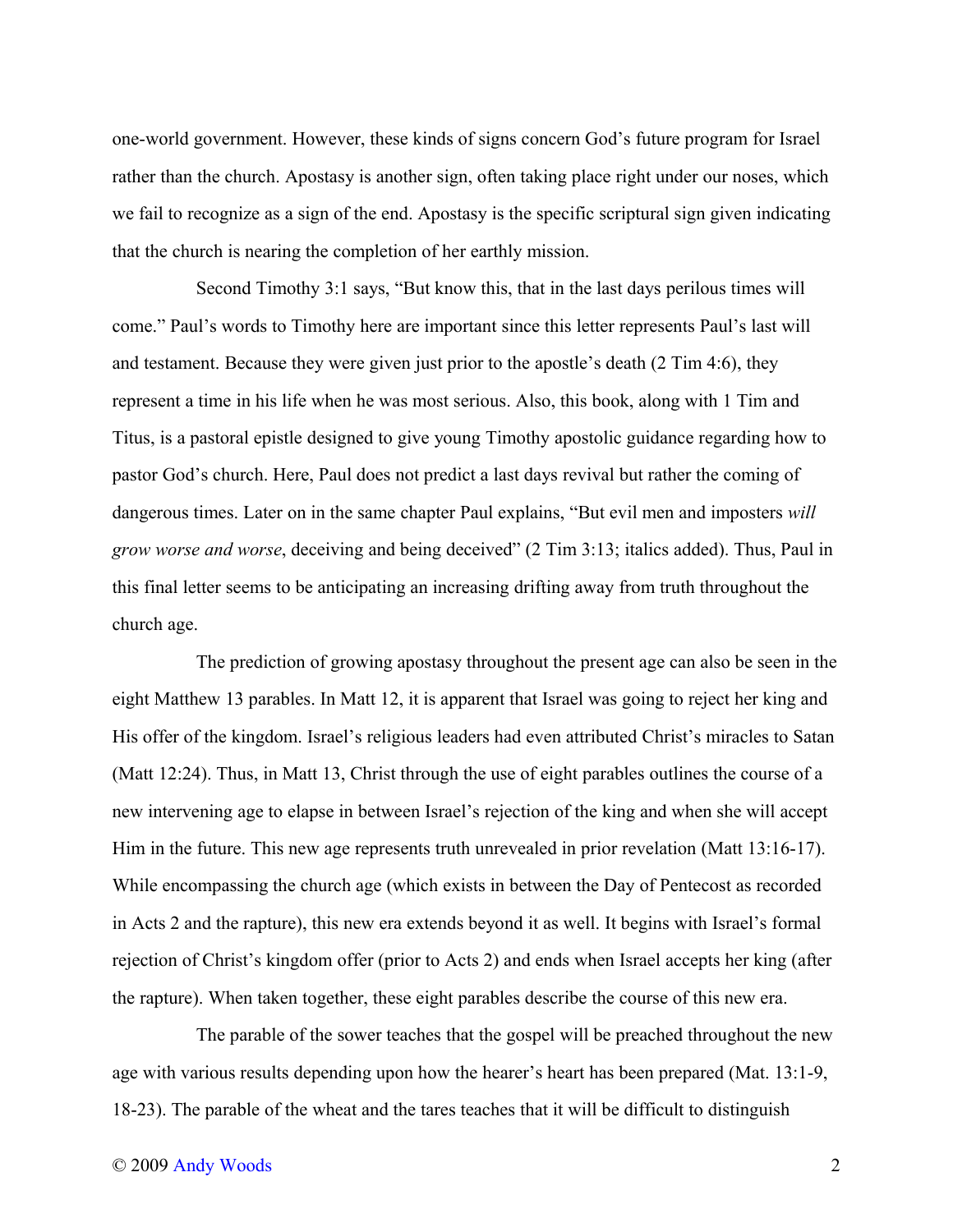between the saved and the unsaved throughout professing Christendom and a separation between them will not transpire until the age's conclusion (Mat. 13:24-30, 36-43). The parable of the mustard seed teaches that Christendom will experience great numerical and geographic expansion from a humble beginning (Mat. 13:31-32). The parable of the leaven working its way through the meal teaches that professing Christendom will experience increasing moral and doctrinal corruption as the age progresses (Mat. 13:33).

This parable is the most important in terms of predicting increasing apostasy throughout the present age. Unfortunately, many interpreters miss this crucial point by interpreting the leaven as something good rather than evil. Walvoord explains:

> What does the leaven represent? Postmillenarians and amillenarians…usually assume dogmatically that leaven cannot represent evil in the parable, although it is universally used to represent evil in both the Old and New Testaments…It is more evident than ever in the last third of the twentieth century that the gospel has not permeated the world and that evil tends to permeate the entire professing church, which is exactly what Matthew 13 teaches. In the Old Testament leaven is consistently used to represent evil…In the New Testament, leaven was used by Christ of the externalism of the Pharisees, of the unbelief of the Sadducees, and of the worldliness of the Herodians, and in general of evil doctrine (Mt 16:6-12; Mk 8:14-21). In Paul's letters, likewise, leaven represents evil, as in 1 Corinthians 5:6-8 and Galatians 5:7-10. In the parable, the meal represents that which is good…The professing church, however, is permeated by evil doctrine, externalism, unbelief, and worldliness, which tends to inflate the church and make it larger in appearance, even as the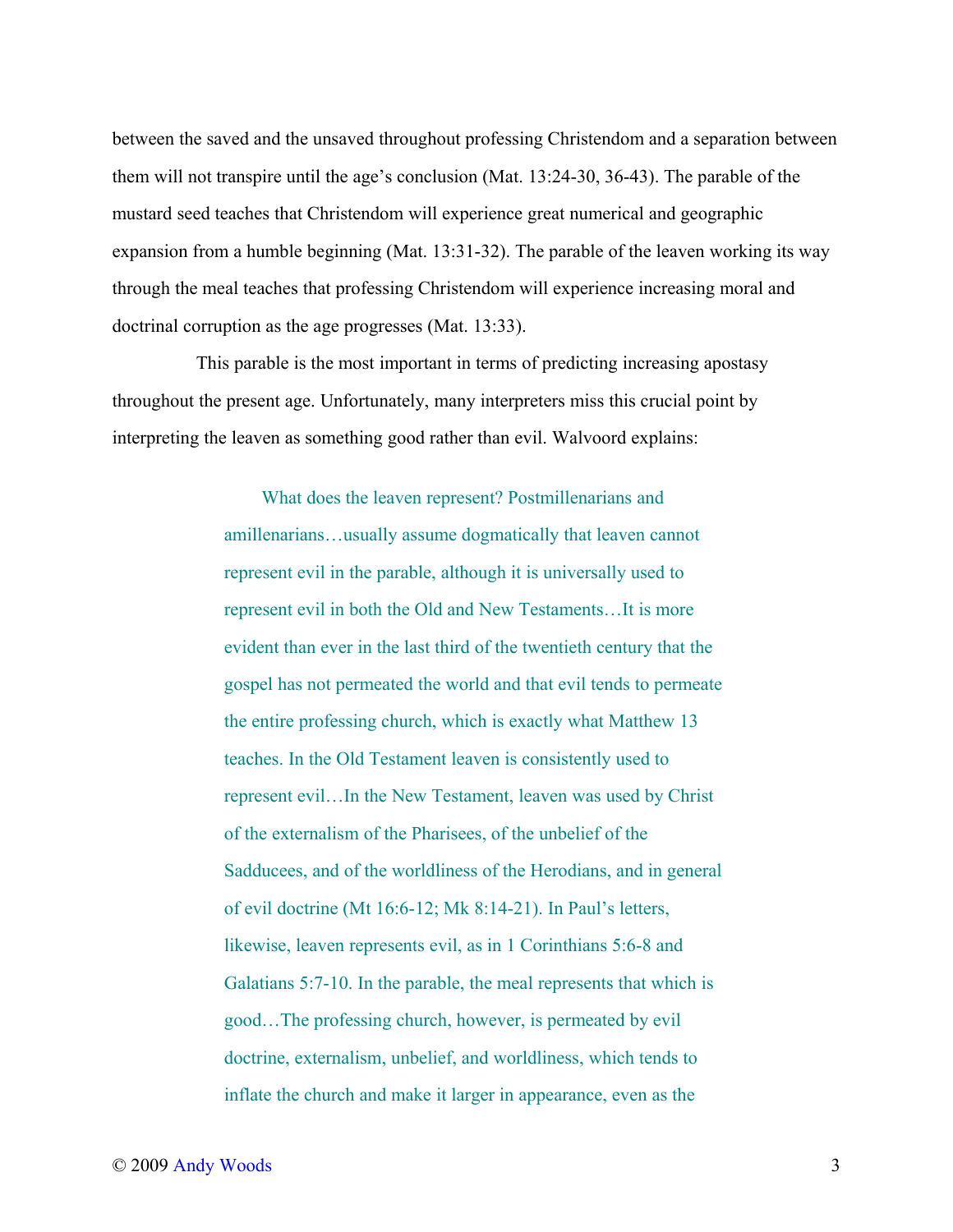leaven inflates the dough but actually adds nothing of real worth. The history of the church has all too accurately fulfilled this anticipation, and the professing church in the world, large and powerful though it may be, is permeated by the leaven of evil which will be judged in the oven of divine judgment at the end of the age…To some extent, evil will extend even to…the body of true believers in the church as well as those that come to Christ after the rapture…even true believers fall far short of perfection and can embrace to some extent worldliness, externalism, and bad doctrine.<sup>[1](#page-3-0)</sup>

Toussaint similarly notes:

The discussion revolves around the significance of the word "leaven" (*zymē*). Many contend that leaven is used here in a good sense and pictures the spread of the gospel throughout the earth. Others state that the word represents evil and is used to illustrate the growth of evil within the group which professes to inherit the kingdom. This latter interpretation has the stronger support. It is consistent with the doctrine of Scripture concerning the evil character of the end of the church age and the tribulation (1 Timothy 4; 2 Timothy 3; Jude; 2 Peter 3; Revelation 6–19). One of the greatest supports for the interpretation that leaven speaks of evil is the use of the word in Scripture. Invariably leaven pictures sin (Exodus 12; Leviticus 2:11; 6:17; 10:12; Matthew 16:12; Mark 8:15; Luke 12:1; 1 Corinthians 5:6-8; Galatians 5:9). Finally the

<span id="page-3-0"></span><sup>&</sup>lt;sup>1</sup> John F. Walvoord, Matthew: Thy Kingdom Come (Chicago: Moody, 1974), 102-4.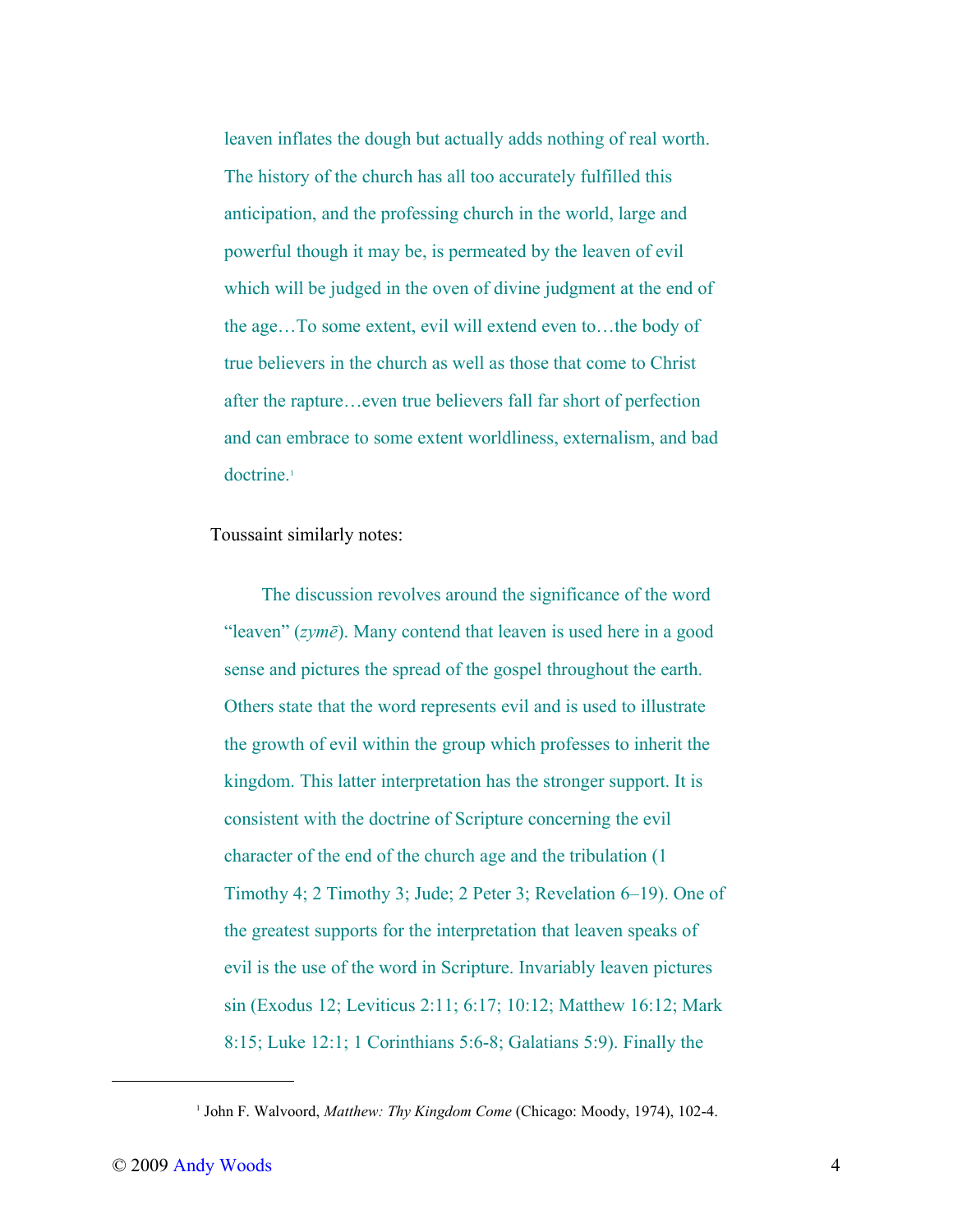verb used here, "to hide"…is very unusual if leaven represents good. It is a much more fitting word if leaven is to have a sinister effect. This is similar to the idea in the parable of the wheat and the darnel. The way the woman hides the leaven in the meal parallels very closely the manner in which the enemy sowed darnel by night. This parable reveals the fact that evil will run its course and dominate the new age. But it also indicates that when the program of evil has been fulfilled, the kingdom will come.<sup>[2](#page-4-0)</sup>

The parable of the hidden treasure teaches that national Israel (Exod 19:5) will remain in unbelief only to be converted at the age's conclusion (Mat. 13:44). The pearl of great price teaches that the Lord will gain a treasure from among the Gentiles throughout the interadvent age (Mat. 13:45-46). The parable of the dragnet teaches the same message as the wheat and tares or the co-existence of good and evil only to be separated at the age's conclusion (Mat. 13:47-50). The parable of the householder depicting the man bringing both new and old treasures from his house teaches that these parables describing fresh and new truths about the course of the present age must be considered alongside what prior revelation teaches about the future kingdom in order to understand God's total program (Mat. 13:51-52).

Thus, the present age represents a period when the gospel is preached resulting in the salvation of some. However, a counterfeit sowing will also take place. Despite God's work throughout the church age, Christendom will experience an increasing doctrinal and moral corruption. Therefore, the teaching concerning the increasing apostasy of the church can be found not only in Paul's final letter but also in the Matthew 13 parables.

This teaching on the apostasy of the church does not mean that God cannot sovereignly send refreshing waves of revival and reformation, as He has done at various times.

<span id="page-4-0"></span><sup>2</sup> Stanley D. Toussaint, *Behold the King: A Study of Matthew* (Portland: Multnomah, 1980; reprint, Grand Rapids, Kregel, 2005), 182.